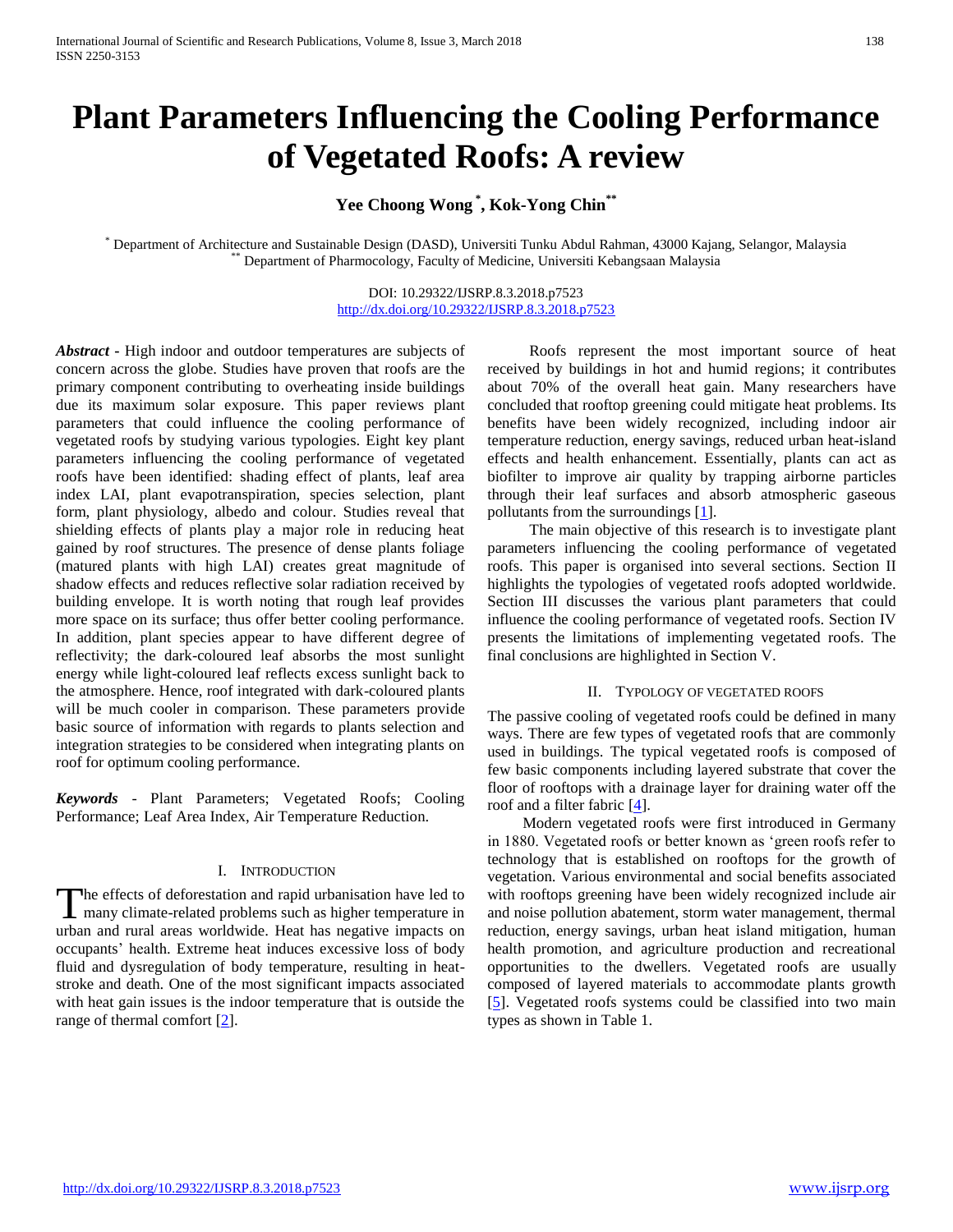Table 1 Typology of Vegetated Roofs Systems

| <b>Extensive type</b>                                                                                                                                                                                       | Intensive type                                                                                                                                                                                                                                                                                  |
|-------------------------------------------------------------------------------------------------------------------------------------------------------------------------------------------------------------|-------------------------------------------------------------------------------------------------------------------------------------------------------------------------------------------------------------------------------------------------------------------------------------------------|
| Thickness of soil 3-6 inches (5-15cm)<br>Lighter: $15-50$ lbs/sq. ft.<br>$\bullet$<br>Lesser plant choice<br>$\bullet$<br>Lesser maintenance<br>Cannot be walked on<br>٠<br>Lower cost of installation<br>٠ | Thickness of soil 6 inches or thicker<br>$\bullet$<br>$(>$ 30cm)<br>Heavier: up to 150 lbs/sq. ft.<br>$\bullet$<br>More plant choice, can accommodate<br>$\bullet$<br>trees<br>Accessible as garden<br>$\bullet$<br>Higher maintenance<br>$\bullet$<br>Higher cost of installation<br>$\bullet$ |
|                                                                                                                                                                                                             | Source: INC, 2015                                                                                                                                                                                                                                                                               |



Fig. 1 Intensive vegetated roof in Malaysia. Source: Author

Apart from these systems, vegetated roofs could also be constructed with various design features as highlighted below:

- i. Green cloak suspended trellises covered with vine plant and climbing plants. Green clock does not add extra weight to building structure compared to typical vegetated roofs. A previous study indicated that it could reduce the indoor temperature in Maryland in July to the extent of  $3.1$ oC  $[6]$ .
- ii. Vegetated trellises made of simple timber structure, cable and rope wire could cool the roof and ground surface which lead to building cooling by providing bio-shade through the climbing plants  $[7]$ . By observing Fig. 2 and Fig. 3, the importance of shading created by plants leaves can be seen. The room behind shaded by the vegetated trellises has significantly lowered the indoor temperature compared to the unshaded one.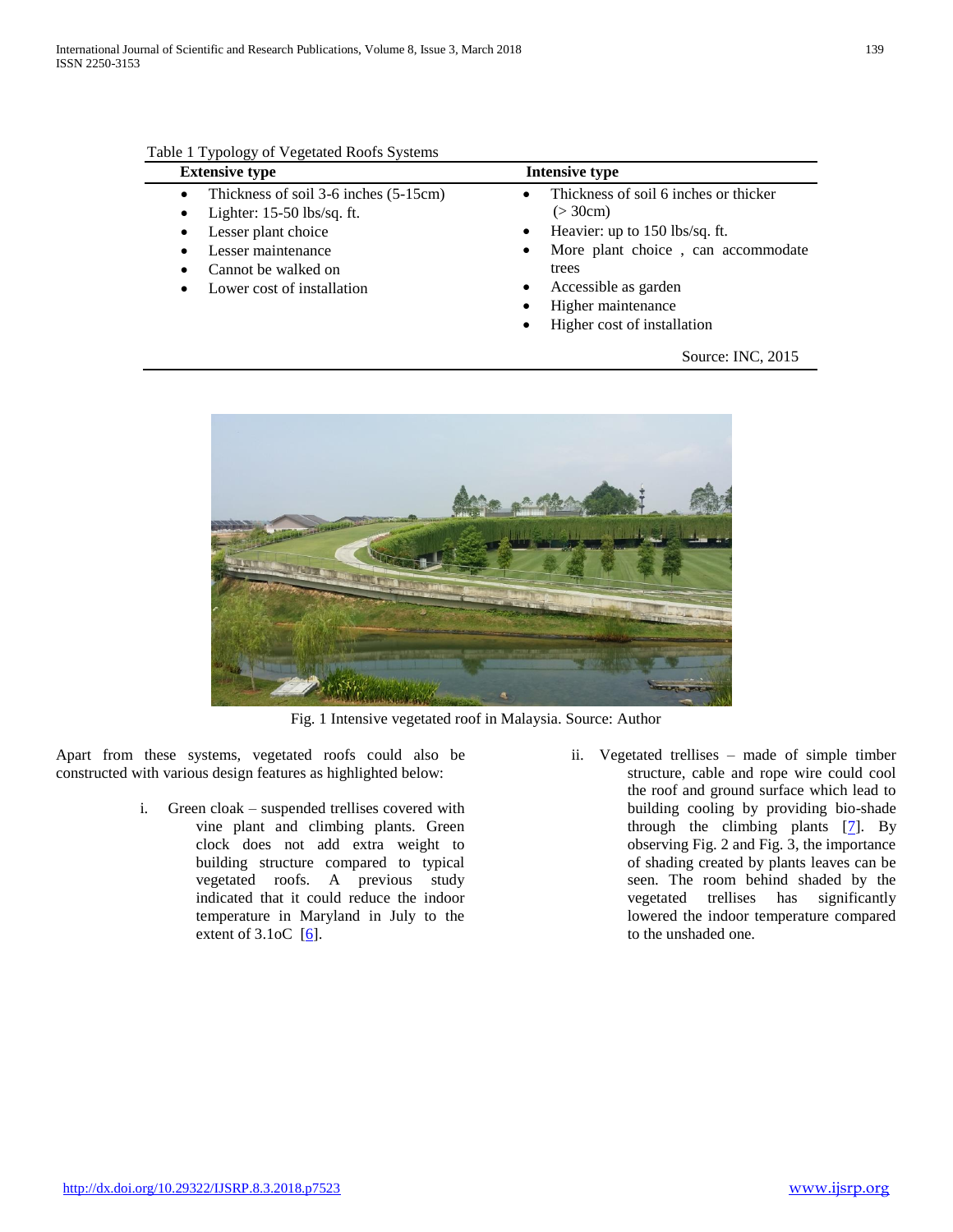

Fig. 2 Climbing plants grown around trellis system as a roof canopy for the house. Source: Author



Fig. 3 Vegetated trellises provide shade for the wall of the rooms. Source: Author

# III. PLANT PARAMETERS INFLUENCING THE COOLING PERFORMANCE OF VEGETATED ROOFS

# *A. Plant's Shading Effect and Leaf Area Index (LAI)*

One of the main plant parameters that show significant cooling effects of vegetated roofs is the shading effects provided by plants. Plants are proven to be effective in cooling buildings by altering the heat energy absorbed. The amount of heat absorbed by roof structure is determined by the shielding effects of vegetated roofs due to presence of plants foliage. The vegetation foliage could act as a natural device to shade building. Essentially, the vegetative ground cover surrounding a building could reduce reflective solar radiation as well as long wave radiation heat gain received by the buildings. Study has proven that air conditioning unit compressor that is placed around plants will reduce ambient temperature and improve COP (co-efficient of performance), thereby consuming less energy [8].

Deciduous plants could be grown over trellises and pergolas assembling a control shading device system to block low sun angles from west (Fig. 4). Vegetated shading devices and awnings could provide deep shade with the use of natural ventilation to bring in fresh air  $[9]$ . Research has proven that a shaded site provides  $0.64 - 2.52$ <sup>o</sup>C lower air temperature,  $3.28 -$ 8.07 °C lower surface-soil temperature in comparison with an unshaded area [10].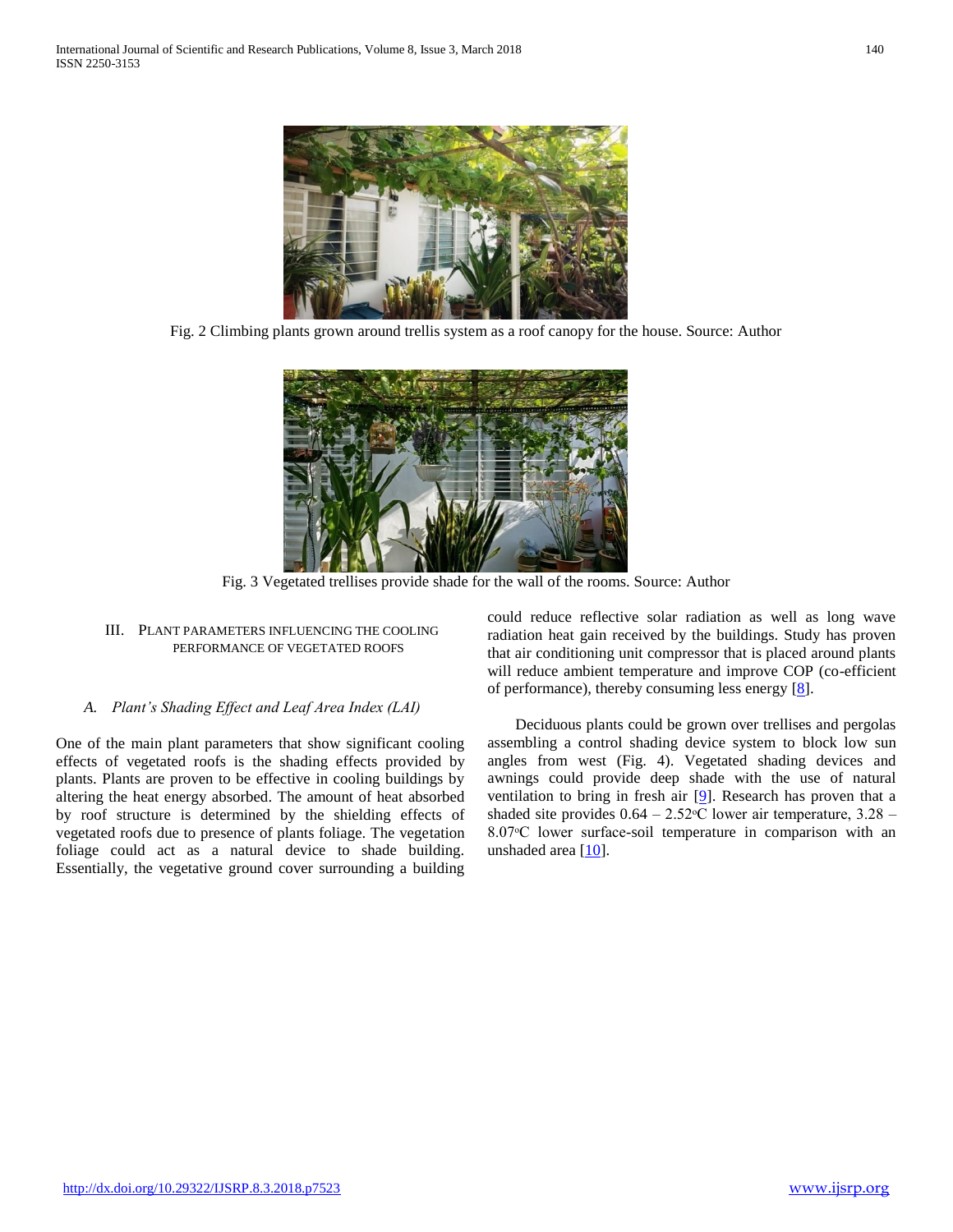

Fig. 4 Vegetated trellises grown climbing plants as a roof canopy to reduce solar energy collected by the ground surface. Source: Author

 When integrating vegetated roofs, leaf area index (LAI) should be considered to gain maximum cooling effects. Leaf area index (LAI) is defined as the ratio of leaf area per unit roof surface area (LAI =  $m2 / m2$ ) that characterizes plant canopies. Essentially, LAI accounts for several plant parameters : thickness of plant layer, age, foliage density and leaf dimension [9]. For

instance, the ratio of 0.15 (15% surface coverage with plants) is the loose foliage that not fully cover the surface and the ratio that is close to 1.0 (100% surface coverage with plants) is the dense foliage, usually matured plants (see Fig. 5).



Fig. 5 Leaf Area Index (LAI) mapping of plants grow around trellis system. Source: Author

Nevertheless, plants with  $LAI < 1$  may offer more shades compared to those of higher values as some plants do have overlapping leaves and sections of stems with no leaf cover, hence LAI -1 is not equal to uniform leaf coverage on roof surface [9].

 The shadow of the leaves not only blocks incoming sunlight but also dissipates the heat by wind passing over the leaves themselves. The smaller leaves stay cooler than bigger leaves, due to the fact that air movement around them is greater [11, 12]. Leaves could provide shade as well as dispense the heat striking them. It is worth noting that many smaller leaves are more effective than a few large leaves; the size and shape of leaves are also a factor in determining the rate of heat dissipation [13].

 Furthermore, plants shading could reduce heat gain and cooling loads by minimizing heat transfer through exterior walls. These will save energy and peak electricity demand. However, plants shading does not play a role at night, cloudy days and roof that shaded by objects [14, 15]. A research reported that indoor air temperature has decreased for about 3°C for a roof shaded by a tree  $[16]$ .

 Shading plays a significant role in plants cooling. The effectiveness of cooling depends on the high volume of foliage. Street trees, for example, have cooling effects of about 100m off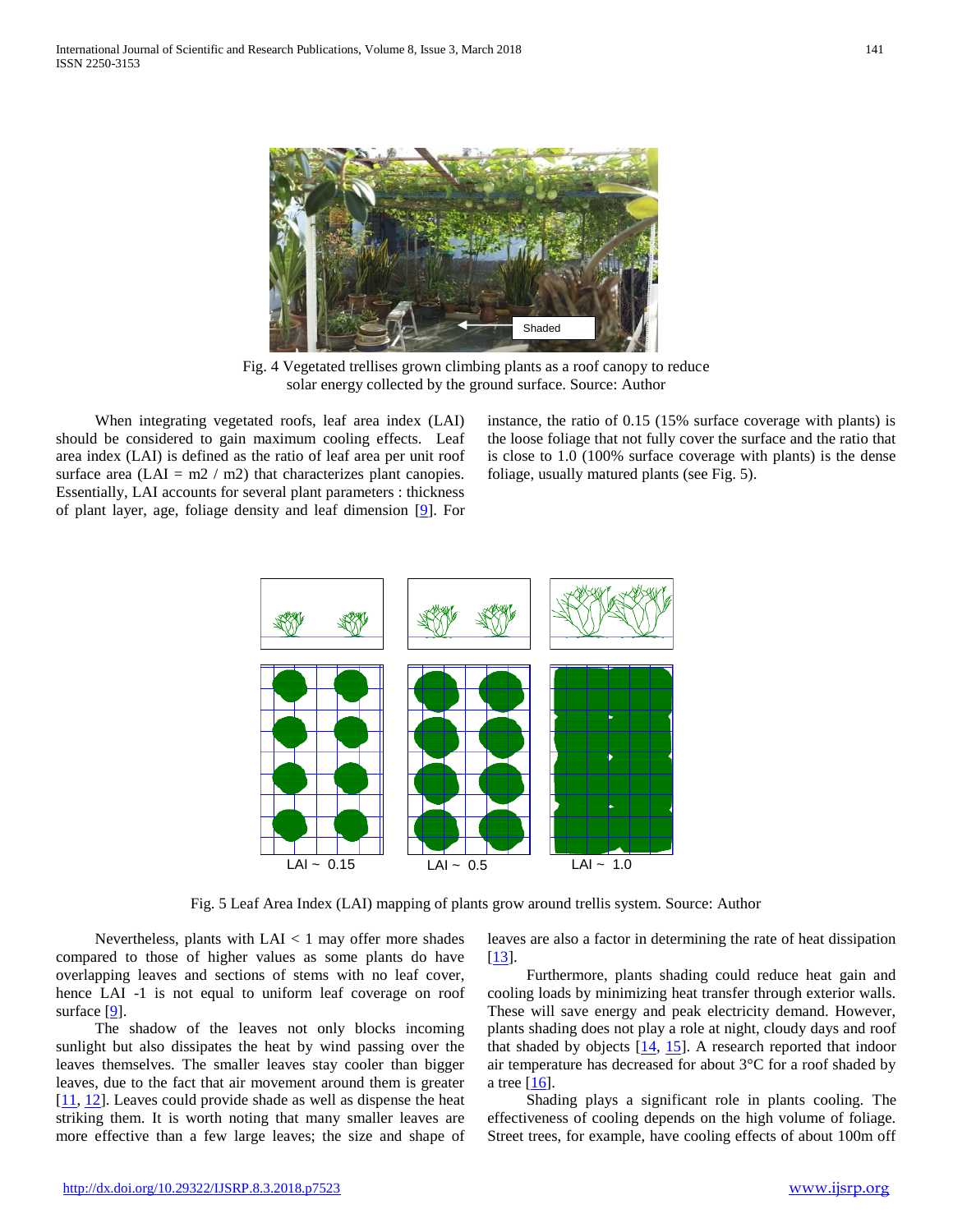their canopy [17]. Plants will absorb solar irradiance and convert it to photochemical energy; some of it will be reflected back as infrared radiation. About 40% - 60% of irradiance leaf captures could still be lost as heat, depending on plant species and environmental influences [18].

## *B. Plant Evapotranspiration*

Plants prevent themselves from overheating in the sun by a process called 'evapotranspiration' – the leaf transpires (i.e. breathes) moisture to its surface, which then evaporates. In the plants physiological process, a small portion of solar radiation is used for photosynthesis, the rest for evaporation of water. This process helps to regulate temperature. Transpiration and evapotranspiration from plants and soil could reduce ambient air temperature. Plants evapotranspiration could increase ambient moisture, thereby increasing indoor humidity. Plants foliage facilitates carbon dioxide intake and release oxygen in the transpiration process [19]. In the process of evapotranspiration; plants evaporate water to the air through leaf surfaces. Evapotranspiration happens through stomatas, microscopic pores on leaf surfaces. Stomatas play a role in controlling water loss of plants as well as controlling gas exchange between leaf and the atmosphere. The leaf evapotranspiration rate is regulated by stomatas' aperture, depending on several factors: air temperature, relative humidity, light levels, water potential between atmosphere and leaf and carbon dioxide concentration of leaf externally and internally. Stomatas open in the day and close at night as they react to ambient light levels. Thus, evapotranspiration would not happen at night [19].

 The cooling process through evapotranspiration often occurs on the surrounding foliage and ambient air. Evapotranspirational cooling rate relies on environmental conditions and physiological characteristics of the plants, which include the density and size of stomata pores (resistance and conductance) and leaf area index  $[14, 15]$ . Placing plant layer close to air intake of mechanical system has potential in evapotranspirational cooling; the pre-cooled ambient air by plants save air-conditioning energy to achieve desire cooling temperature. Evapotranspiration cools air and humidifies air around the vegetation layer. Plant's cooling could replace the energy consumed in air-conditioning. Hence, the building's carbon budget could be off-set through bio-cooling as well [20]. In the evaporation process, sunlight exits water molecules of leaf, transforming it from liquid to vapour. The water molecules could hold huge amount of energy from escaping as heat [21]. Plants produce large amount of moisture content to dry indoor environment. The evaporation of water from plants is expected to cool building. One m3 of space consumes 680 kWh water evaporated [22].

 A hydrated plant will have 100% relative humidity. When water content is low in the atmosphere, a gradient is created to move water out of plant. If the relative humidity is high in atmosphere, driving force for transpiration will be reduced. When all moisture cannot be held, dew will be formed in condensation. Warmer air holds more water by creating larger driving force to move water out from plants though increased transpiration rates. When atmosphere becomes drier, driving force for water movement from plants will become larger; the transpiration rates will also increase. When the plants have higher water content, the absorbance of visible radiation will also become higher [23].

 Koyama (2013) concluded that transpiring plants will convert incoming solar radiation to latent energy while dissipating, and cause no increment in temperature  $[24]$ . Therefore, evapotranspirational cooling of plants is an effective way to consume heat and does not warm up the surrounding surfaces [25].

# *C. Plant Species Selection, Plant Form and Plant Physiology*

The performance of vegetated roofs depends on the selected plant species. Different species would have different cooling capacity. In plants selection, plants form and physiology should be taken into account to gain maximum cooling. The cooling potential of vegetated roofs is also influenced by other factors such as moisture content of soil. In fact, plants provide cooling through a few mechanisms: air flow modification, providing insulation layers of stagnant air within envelope, short-wave irradiance absorption and conversion to biomass and alteration of the fraction of solar energy reflected from ground into space. All these cooling mechanisms have relative contributions that are reliant on plant form, species, moisture availability, canopy cover, plant vigour and seasonality [9].

 According to Friedman (2008), cooling performance of plants are influenced by:

- 1. Leaf thickness
- 2. Leaf texture (Rough leaf offers greatest cooling benefits)
- 3. Foliage density (Dense foliage blocks the ground from collecting energy)
- 4. Leaf colour lightness [21]

 The plant species have different degree of reflectivity. Dark coloured leaf absorbs the most sunlight energy while light coloured leaf reflects excess sunlight back to the atmosphere [21]:

 The earth is warmed by the sun when it absorbs waves transferred via sunlight. As plants receive sunlight, the energy excites atoms in leaf. It triggers photosynthesis followed by heat creation. Insufficient heat would result slow growth in plants. In contrast, too much heat would destruct the temperature sensitive molecules of the plants. The ambient temperature remains cooler for the shaded ground as it does not collect energy. Hence, the shaded areas would not release heat during nighttime [21].

 Additionally, smooth leaf surface has lesser surface area compared to rough leaf. Rough leaf provides more space across its surface; its leaf offers greater cooling benefits due to high humidity [21]. Vegetated roofs have shadow effects where the magnitude effect relies on the density of foliage [22]. Vegetated roofs with increased density of plants in Mediterranean climate was reported to have reduced cooling load of about 60% compared to a well-insulated bare roof structure of U-value 0.24  $W/m2K$  [26].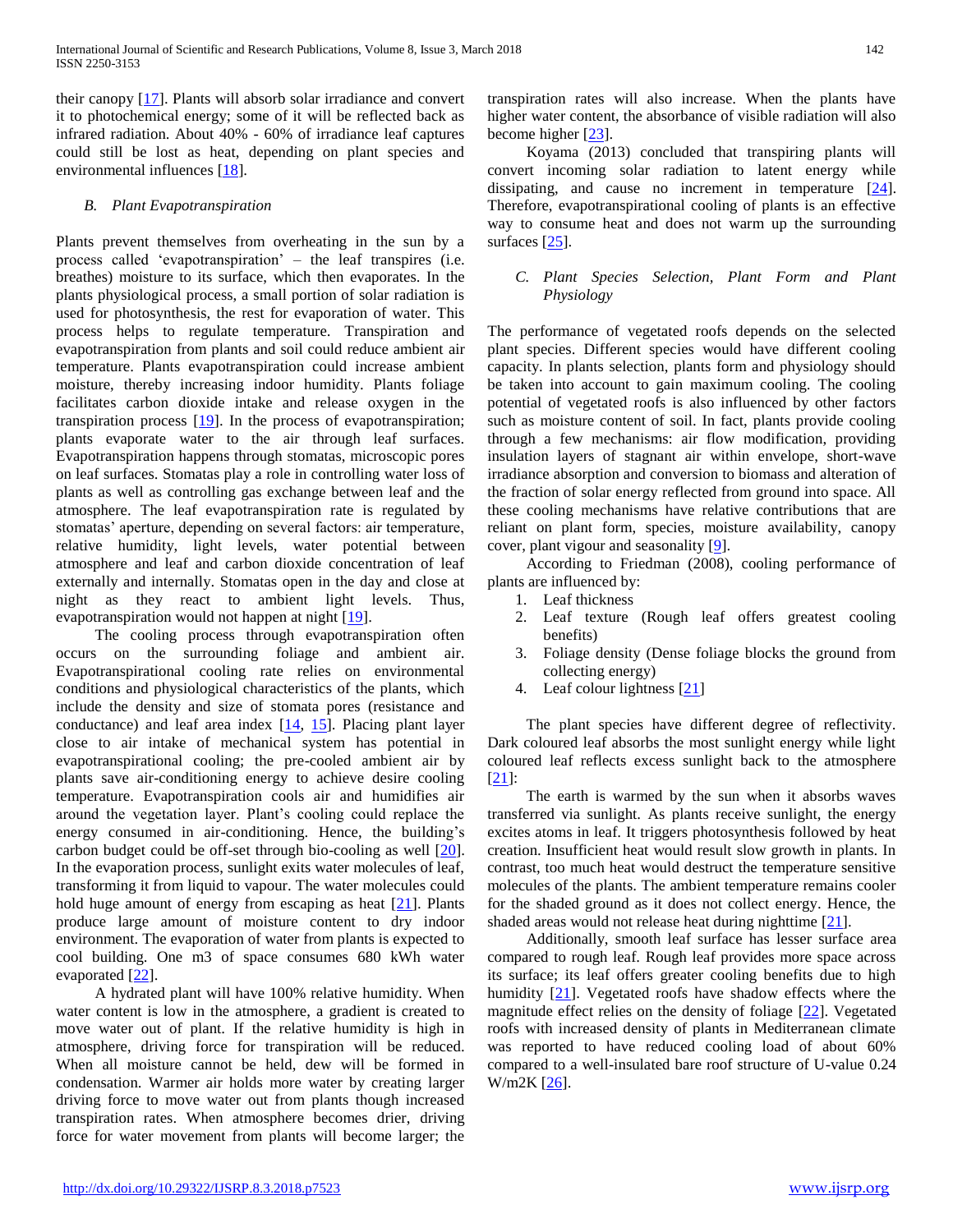## *D. Albedo and Colour*

Vegetated roofs are commonly used to control solar radiation by increasing the surface albedo values with plants cover. Effectiveness of vegetated roofs albedo is dependent on the percentage of green spaces coverage on its surface [27].Vegetated roofs reduce heat flux via roof, shielding the surface from direct solar radiation and the effects of evaporative cooling, generating natural cold air and prevents heat from entering the building by creating an insulation layer [16].

 It was reported that vegetated roofs lowered the ambient air temperature by 1°C - 4.3°C in many cities. A well-covered green roof could block up to 60% heat in a building and glare reductions compared to a bare concrete roof. Vegetation provides insulation for reducing cooling and heating costs. In hot summer, rooftop temperature of Chicago's City Hall temperature was measured to be 10°C cooler than the adjacent tar roof [28].

 A Malaysian home owner of wooden house that was almost fully covered with vegetation claimed that the vegetation has made their home as cool as if it were air conditioned. The creepers overrun the entire house has also increased structural integrity of the wooden house after its walls coming apart and began to rot  $[25]$ . The solar energy heats the house is often associated with the surface albedo, when the reflectance of roof is low, more energy is kept to heat up the indoor environment [29].High albedo could lower down the absorbance and heat accrual in roof. The surface temperature will be reduced which corresponds to lower sensible heat fluxes and higher mitigation potential [23].

 The layers of material in terms of colour and structure that we use are chosen to control the radiant heat and light entering the building. Some materials will block or reflect heat, others, light. Leaves with higher water content will be more effective to block the heat as they absorb more energy than dry-leafed plants [23]. Pale-coloured leaf reflects more energy and large canopy size provides better shades. Thicker leaves re-emit and store more heat [7]. The temperature of thick dark green roof surfaces is almost 10°C lower than areas covered by sparse vegetation [23].

#### IV. LIMITATIONS IN IMPLEMENTING VEGETATED ROOFS

Despite all the beneficial factors, there are some limitations in implementing vegetated roofs. A study on the obstacles to implement vegetated roofs in Malaysia showed that vegetated roofs are not popular mainly due to the fact that they are difficult to construct and laborious to maintain. Many people have a perception that vegetated roofs are expensive to install due to limited materials supply and local experts [30].

## V. CONCLUSIONS

Vegetated roofs have positive contributions to indoor comfort and cooling energy requirements in comparison to the conventional buildings. The use of plants to shade buildings is an effective passive strategy of solar heat control. The cooling performance of vegetated roofs are influenced by plants

parameters, including shading effects of plants, plants evapotranspiration, plants form, plants physiology, species selection, roof surface albedo and roof colour. Roof grown with plants tends to be cooler compared to bare surfaces. Furthermore, the heat-island effect is also reduced because the hot air released by the hard surfaces is replaced by fresh air supplied by the vertical mixing of vegetated roofs. These parameters could provide a guide to the architects, landscapers, developers as well as the end users for better integration of vegetated roofs in the built environment. Research to improve applications and practices of vegetated roofs will continue to enhance its overall cooling performance.

#### **ACKNOWLEDGEMENTS**

 The authors wish to thank Universiti Kebangsaan Malaysia for providing the research grant GGPM-2015-036 and Universiti Tunku Abdul Rahman for support.

#### **REFERENCES**

- [1] A. Wood, P. Bahrami, and D. Safarik, Green Walls in High-rise Buildings: An Output of the CTBUH Sustainability Working Group: Images Publishing, 2014.
- [2] N. Geetha and R. Velraj, "Passive cooling methods for energy efficient buildings with and without thermal energy storage–A review," Energy Education Science and Technology Part A: Energy Science and Research, vol. 29, pp. 913-946, 2012.
- [3] R. Saidur, H. Masjuki, M. Jamaluddin, and S. Ahmed, "Energy and associated greenhouse gas emissions from household appliances in Malaysia," Energy Policy, vol. 35, pp. 1648-1657, 2007.
- [4] K. L. Getter and D. B. Rowe, "The role of extensive green roofs in sustainable development," HortScience, vol. 41, pp. 1276-1285, 2006.
- [5] L. J. Whittinghill, "Vegetable production using green roof technology and the potential impacts on the benefits provided by conventional green roofs," Michigan State University, 2012.
- [6] L. Schumann and D. Tilley, "Modeled effects of roof vine canopy on indoor building temperatures in July," in Sixth Annual Greening Rooftops for Sustainable Communities Conference, 2008.
- [7] T. Blanusa and M. V. Monteiro. (2015, The cooling effects of green roofs. Available: https://www.rhs.org.uk/about-therhs/publications/magazines/the-plantsman/2015-Issues/March/the-coolingeffects-of-green-roofs
- [8] A. Stack, J. R. Goulding, and J. O. Lewis, Shading Systems: Solar Shading for the European Climates: European Commission Directorates-General for Research and Energy & Transport, 1999.
- [9] R. W. Cameron, J. E. Taylor, and M. R. Emmett, "What's 'cool'in the world of green façades? How plant choice influences the cooling properties of green walls," Building and Environment, vol. 73, pp. 198-207, 2014.
- [10] P. S. S. eLibrary. (2015). Transpiration -Water Movement through Plants.Factors Affecting Rates of Transpiration.
- [11] H. Lambers, F. S. Chapin III, and T. L. Pons, "Growth and allocation," in plant physiological ecology, ed: Springer, 2008, pp. 321-374.
- [12] J. Monteith and M. Unsworth, Principles of environmental physics: Academic Press, 2007.
- [13] K. Perini, M. Ottelé, A. Fraaij, E. Haas, and R. Raiteri, "Vertical greening systems and the effect on air flow and temperature on the building envelope," Building and Environment, vol. 46, pp. 2287-2294, 2011.
- [14] A. R. Huete, "A soil-adjusted vegetation index (SAVI)," Remote sensing of environment, vol. 25, pp. 295-309, 1988.
- [15] N. H. Wong, A. Y. K. Tan, Y. Chen, K. Sekar, P. Y. Tan, D. Chan, et al., "Thermal evaluation of vertical greenery systems for building walls," Building and environment, vol. 45, pp. 663-672, 2010.